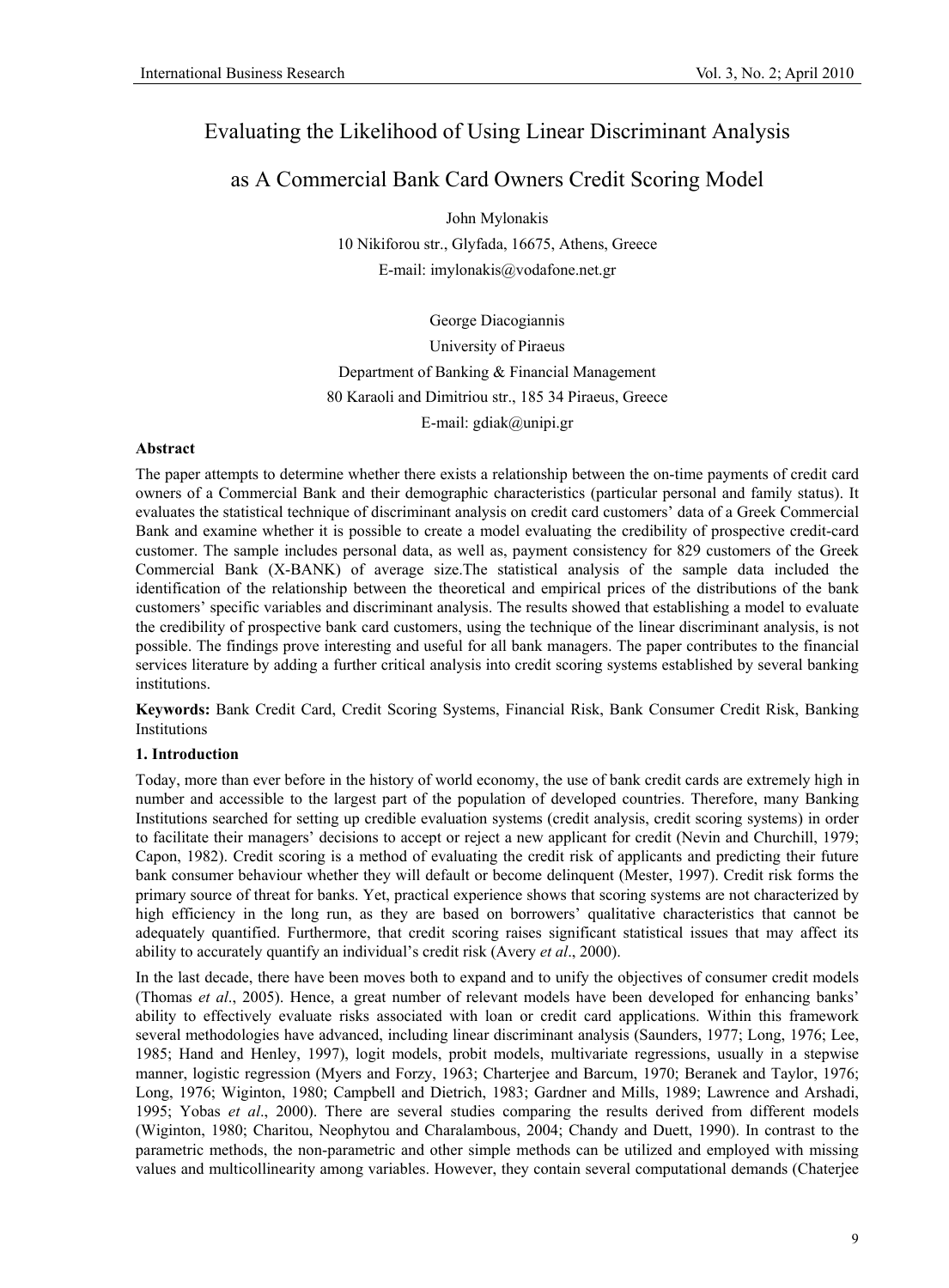and Barcum, 1970; Breiman et al., 1984; Henley and Hand, 1996). In principle, there is no agreement among the authors on the most appropriate model used, as many studies resulted in contradictory findings and suggestions.

The main purpose of this paper is to evaluate and test the statistical technique of discriminant analysis on credit card customers' data of a Greek commercial bank and examine whether it is possible to create a model evaluating the credibility of prospective credit-card customers. More specifically, this paper attempts to determine whether there exists a relationship between the on-time payments of credit card customers and their demographic characteristics (particular personal and family status).

The remaining contents of this paper are organized as follows. Section I presents the sample used in the present work. Section II describes the research methodology. Section III discusses the empirical results obtained. Section IV provides a summary of the paper.

#### **2. Research Samples**

Overall, the sample size in credit scoring studies varies from a few hundred to some tenths of thousands observations (Avery *et al*., 2004). For example, Duffy (1977) asserts that as few as 300 observations are adequate to develop consumer credit models.

Data-base includes personal, as well as, payment consistency data, over a five year period, for 16,460 customers of the X-BANK, a Greek commercial bank of average size. As Table A1 (Appendix A) reveals, there exist 45 demographic characteristics per customer. However, only a few of them are eligible for inclusion in this analysis, given that most of them are not trustworthy (i.e. annual income) or easily quantifiable (i.e. profession). The omission of some variables may provide a limitation in predicting credit score modeling since credit default may be also driven by the omitted variables (Avery *et al*., 2000). Based on the most common found in past literature demographic characteristics and after a detailed valuation of the existing data, 14 of these characteristics were selected (Table 1) while the total sample used consists of 1767 customers. Applicants who were rejected were not included in the data. Thus, the sample might be biased as 'good' customers are represented heavily (Hand, 2001). A similar number of variables were, also, used in the earlier study of Smalley and Sturdivant (1973).

The five year sampling period was divided into two equal sub-periods of 2,5 years with the use of a total sample of 1767 customers. The first sub-period aimed at establishing the model using a sample of 829 customers and contained 318 inconsistent paying customers; the second sub-period aimed at validating the model using a sample of 938 customers and contained 360 inconsistent paying customers. In this way, it will be easier to determine the different characteristics of non-payers and 'prompt' payers, which will contribute to the formulation of a desired credit scoring system to rank customer credibility.

#### **3. Research Methodology**

The relevant analysis of the sample data includes a comparison of the actual and theoretical values of the bank's customer demographic characteristics, analysis of variance (ANOVA) and the estimation of discriminant analysis' coefficients.

#### *A. Comparison of the actual and theoretical values of the customer characteristics*

This methodology includes the following steps:

• The frequencies of appearance of the x customer characteristic (i.e. marital status) are estimated for all non-payers and 'prompt' payers.

• Based on the results of the above calculations, the theoretical frequency of the appearance of the x characteristic is determined for all 'bad' and 'prompt' payers included in the sample.

• The theoretical frequencies are compared with the corresponding actual frequencies of the sample.

• Based on the observed differences, the characteristics of customers closely associated with 'prompt' and 'bad' payers are detected.

The analysis of variance is also used to compare the mean values of the two distributions (theoretical and actual) by analyzing comparisons of distributional variance estimates. Strong differences imply that there exist certain characteristics of the customers that are systematically related to their consistency.

#### *B. Linear Discriminant Analysis*

The Linear Dscriminant Analysis (LDA) was developed by Fisher (1936) who suggested that the best way to separate two groups is to find the linear combination of explanatory variables which provides the maximum distance between the means of two groups. LDA function for two variables can be defined as a linear combination of discriminating (independent) variables, such that: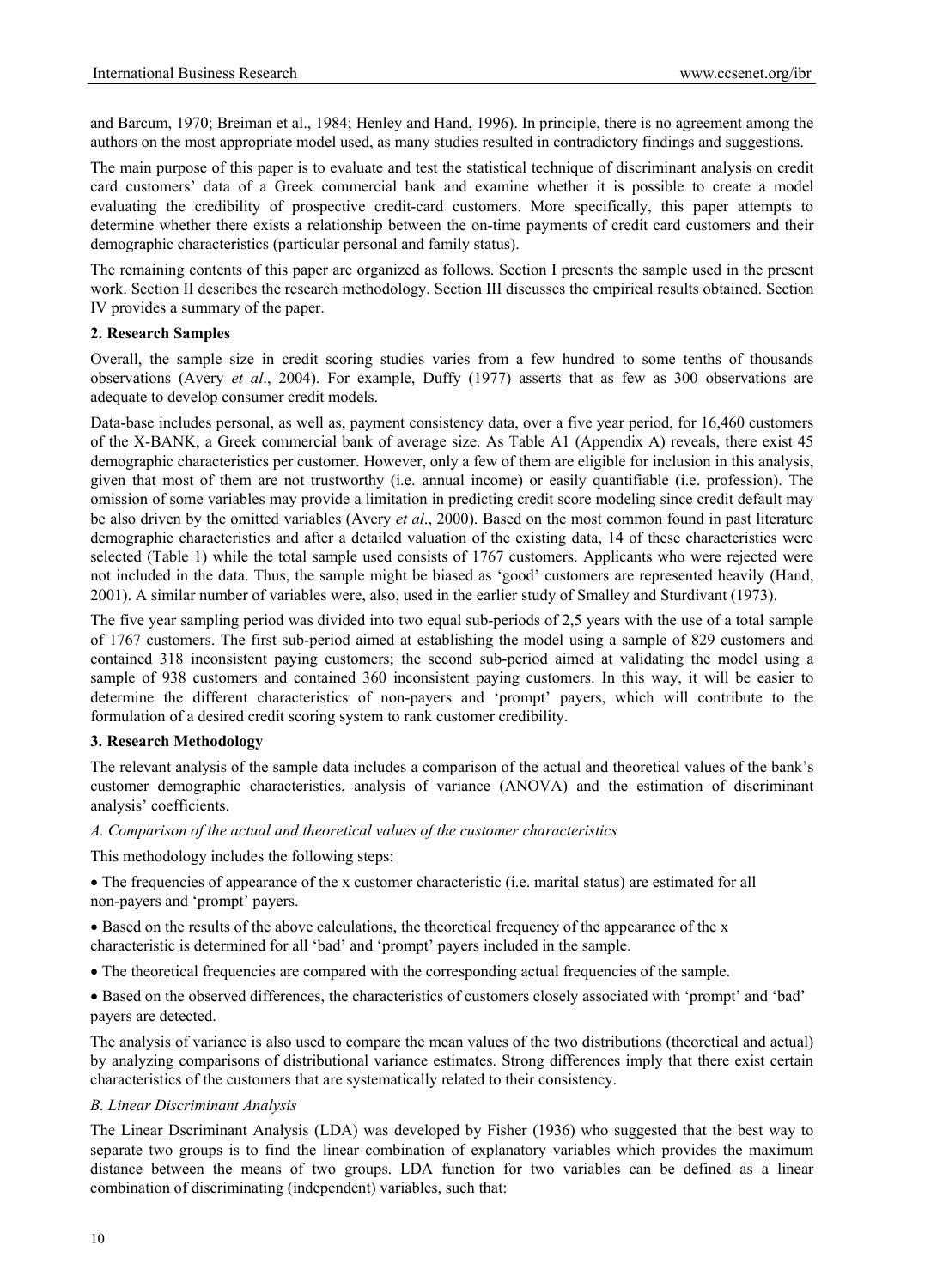$$
Y_i = a_1 X_1 + a_2 X_2 + \dots a_n X_n \tag{1}
$$

where  $Y_i$  = a variable indicating groups, in this analysis consistent and inconsistent payments,  $a_1, a_2, ..., a_n$ = the discriminant coefficients, and  $X_1, X_2, ..., X_n$  = the explanatory variables.

The advantages of LDA are its simplicity and that it can be easily estimated. The proposed method is based upon the assumption of normality distributed data. However, Reichert et al., (1983) proposed that the non-normality of credit information does not provide a limitation for the empirical utilization of the method. Another argument is that the problem of non-normality can be overcome by using a logit model (Wiginton, 1980), a model that is not selected for examination in this paper.

In this case, the purpose of the LDA is to construct a scheme, based upon the set of the n explanatory variables, that separates observations to appropriate groups and describe the overlaps between the groups (Lee, 1985; Eisenbeis and Avery, 1972). More specifically, the methodology of using the LDA to derive a credit score model contains the following steps. First, we select a sample of previous customers of the X-BANK and classified them as 'good' and 'bad' depending on their financial records over a specified period. Second, some demographic characteristics of the customers are selelcted. Third, the method of LDA is applied on the data to produce a credit scoring model. Finally, a validation sample is considered and Equation (1) is used to compute each customer's credit score. The credit score is compared to a cut-off point to determine the classification of each consumer as 'good' or 'bad'.

Initially, the correlation coefficients between the 14 selected characteristics of X-BANK customers were estimated. The higher correlation coefficient was 0.34 (revealing high relationship between the variables 'age' and 'number of family members') and the lower one was between -0.13 (revealing negative relationship between the variables 'marital status' and 'years in his/her own house') .

#### **4. Research Results**

#### *4.1. Comparison of Theoretical and Actual Values*

Based on the population frequencies for each characteristic of sample customers (829), Table 3 shows the expected against the observed number of 'bad' payers per characteristic, in the subgroup of 'bad' payers (318). For example, given that 34% of customers are women, the expected number of women 'bad' payers in the sample is 108, against the actual of 136. The fact that the actual percentage is higher than the theoretical proves that there is a tendency for women to be less prompt in their payments.

Table 4 relates the two values by presenting the ratio of actual value to theoretical value. For instance, the third ratio in the ranking (0.91) shows that 'non-prompt' payers who are not married were 91% of the expected number, clearly indicating that this customer category is characterized by high credibility.

The estimations resulting from Table 4 are summarized in Table 5. The latter describes all customer categories (men, women, married, single, home owners, renters, etc.) in terms of their credibility ranking. There are indications on the relationship between the level of customer promptness in payments and their individual characteristics.

Therefore, as a minimum contribution to the analysis, Table 5 provides X-BANK's approving bodies with information on which characteristics they should pay more attention. Also, Table 5 introduces the independent variables that should be examined in the context of developing a certain rating system, through a differential or other form of analysis. In order to evaluate the relationship that exists between actual lack of promptness in payments and theoretically expected 'bad' payers, the following scales have been created:

- Characteristics with ratios in the range 0.9-0.11 are regarded as of average

credibility (grey are)

- Characteristics with ratios in the range 0.7- 0.9 are regarded as corresponding to 'prompt' credit card payers.

-Characteristics with values less than 0.7 are regarded as corresponding to very 'prompt' credit card payers.

-Characteristics with value in the range 0.11 to 0.3 are thought to correspond to non 'prompt' credit card owners.

-Characteristics with values over 1.30 reveal extremely 'bad' credit card payers.

The classification in Table 5 can be varied at will, as it is not based on a commonly accepted classification methodology. Yet, regardless of the intervals that will be determined in order to classify customers with different credibility rates, it is essential that these intervals are broad enough to ensure a clear differentiation of the various credibility rankings.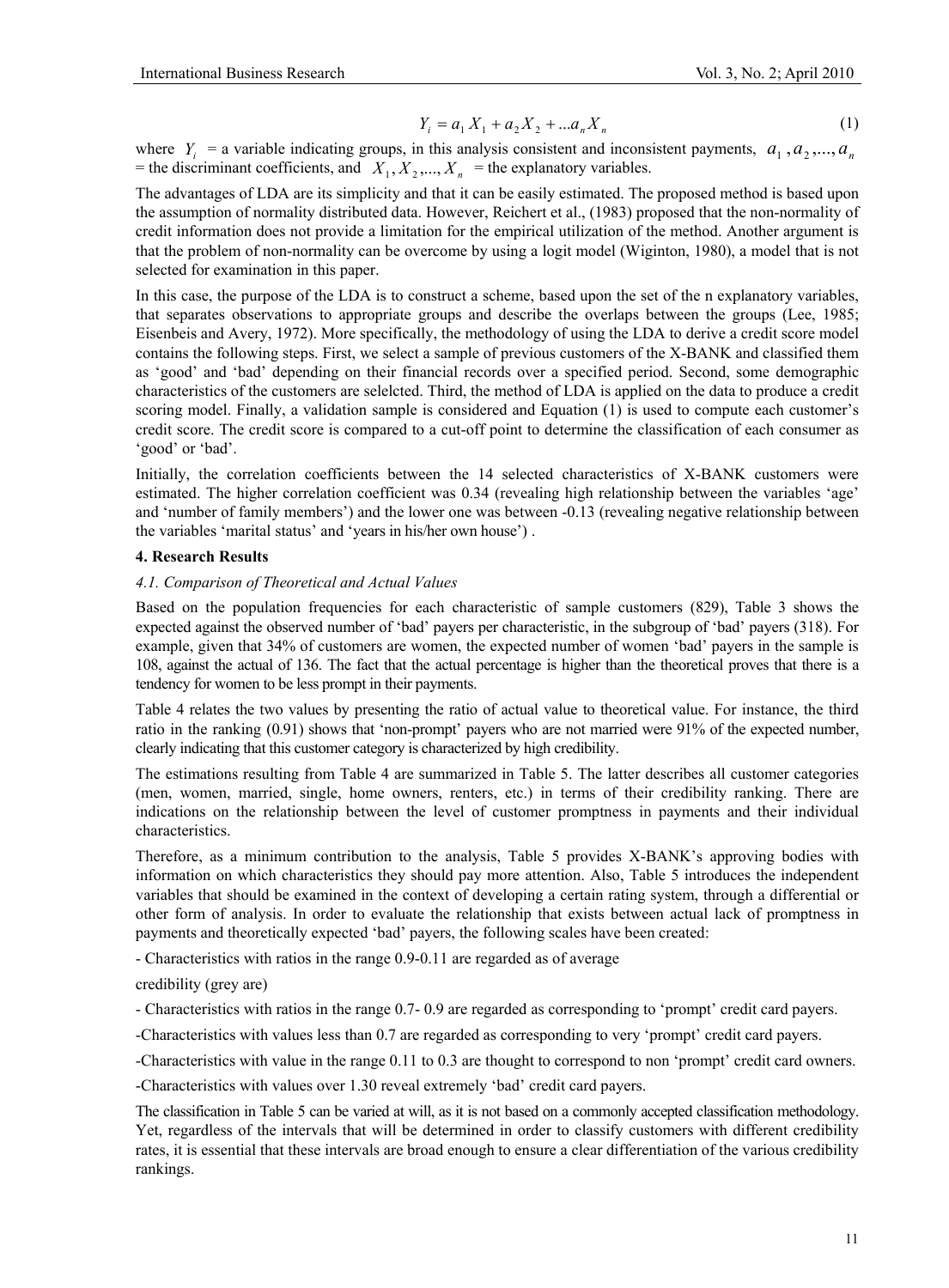The results from the ANOVA in sample findings show that the theoretical and actual values of the examined characteristics (14x2 characteristics) are not substantially different. Table 6 presents the F-test value.

This result remains after performing two further statistical relevance tests for the two variables (theoretical and actual). Their correlation coefficient is 84.7% and it is statistically significant at the significant level of 1%. Additionally, the regression between the actual and theoretical values has a statistically significant and relatively high  $R^2$  (71.8%).

#### *4.2. Linear Discriminant Analysis*

In order to determine any systematic relationships between the individual characteristics of credit card owners and their rate of response to overdue liabilities, the method of LDA was employed. Theoretically, if the covariance matrices of the underlying populations are unequal, then quadratic discriminant analysis (QDA) should be employed. However, the latter seems to be more sensitive to the model assumptions than LDA and so several authors have concluded the robustness of the LDA over the QDA, including Dillon and Goldstain (1984) and Sharma (1996). The LDA was conducted by using all 14 variables and also by utilizing various combinations of these variables.

#### *4.3. Model with all variables*

The discriminant model using the initial sample of 829 customers has a low  $R^2$  (16.15 %), a fact that forejudges a limited capability of independent variables to explain the level of customer credibility. Yet, the discriminant function's coefficients are almost all statistically significant at the significance level of 5%.

For this reason, we have proceeded with testing the model in the context of the validation sample comprising of customers with delays between 2 and 7 months. The validation sample has size 938. Then, the values of the coefficients were applied on the validation sample data, in order to estimate the theoretical values of  $Y_i$  per customer.

The results of this validation process are summarized in Table 7 where it is clearly indicated that the model that uses all the selected 14 characteristics as independent variables cannot be used to classify these customers as 'prompt' or 'bad' payers. On the contrary, the results from the use of this model almost equal those of a random distribution: 45% and 55% against 50% and 50%.

In order to strengthen the likelihood for obtaining accurate classification results using the validation sample, the process was repeated by establishing a grey zone with value limits at 0.3 and 0.5 through a fuzzy process. Yet, neither this approach could lead to the formulation of a strong explanatory model (Table 8).

After determining the model in which all sample variables were included and given the fact that this model did not produce the desired results, a stepwise analysis for formulating alternative models was conducted with main criteria the coefficient t-test values,  $R^2$  and the F-test of the corresponding regression lines (Draper and Smith (1981); Jennich (1977a); Jennich (1977b). The validation process on the 938-customer sample was crosschecked, considered also 73 different combinations of the independent variables, as in the case of the previous model used.

The best results were obtained from a model having ten explanatory variables, like Sex, Marital status, Dependants, Home owner/ or rent, Years living in property, Years in the same job, Place of account delivery, C-Card, X-Bank staff and X-Bank group staff. Using this model 'bad' payer classification is correct in 59% of instances. The corresponding percentage for 'prompt' payers was 54% (Table 9). All the coefficients of the discriminant function are statistically significant at the significance level of 5%.

Therefore, the risk of non-accurate classifications, i.e. the likelihood of 'bad' payers to be accepted as 'prompt' payers and vice versa is high.

Finally, the procedure stated above was repeated for the variables corresponding to the characteristics of 'prompt' payers and very 'bad' payers (see Table 5). The results indicated that these variables could not be utilized to formulate, via discriminant analysis, a model evaluating the credibility of prospective card customers (% of correctly classified as consistent 46% and 51% of correctly classified as inconsistent).

At this point, it is noted that among the reasons for the lack of systematic relationships between customers and paying their debts on time are the following:

a) Most of the data was qualitative with values between 0 and 1. Therefore, the data cannot reflect small changes as in the case of quantitative data.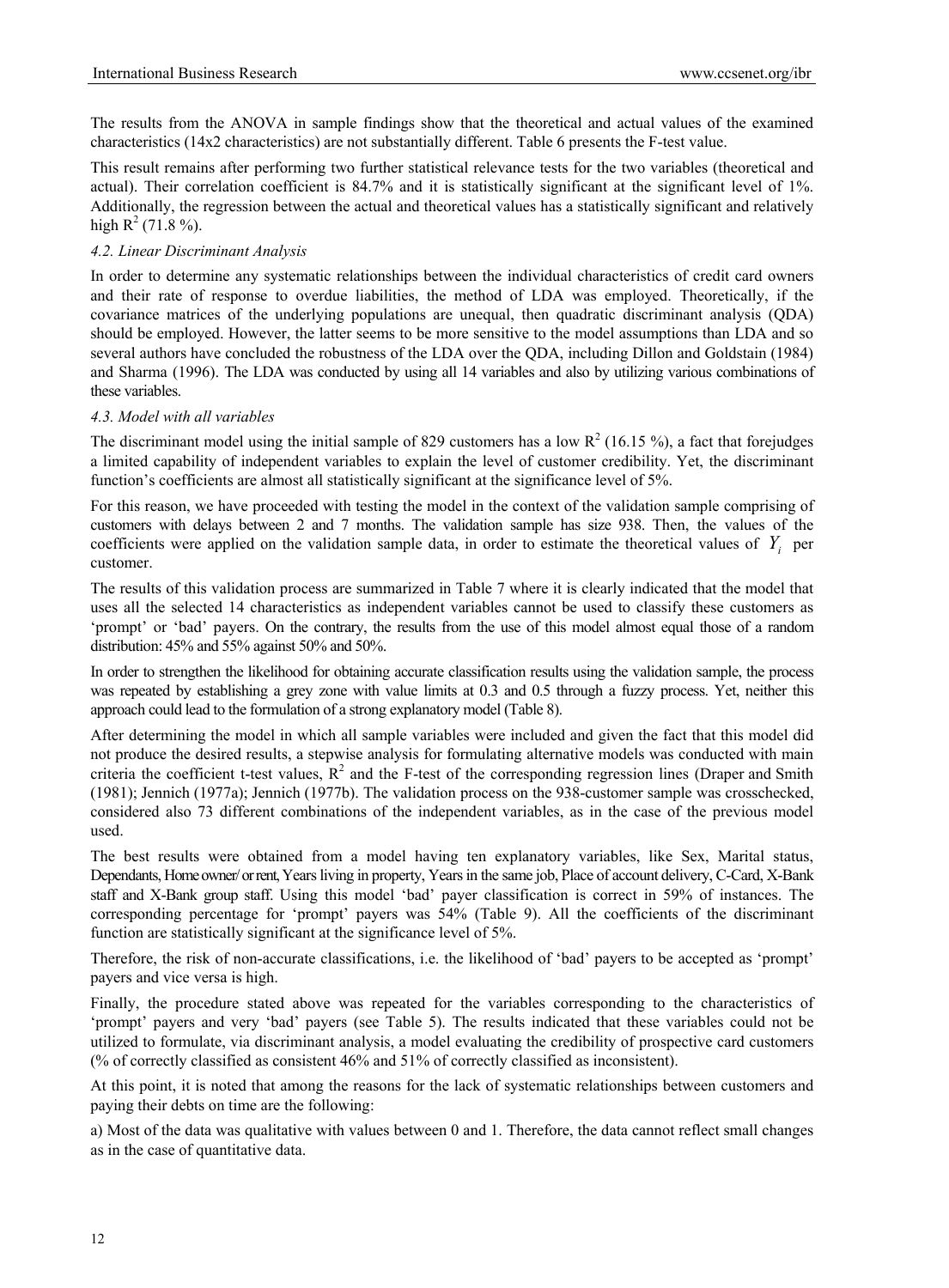b) The temporal duration of the sample is likely to be inadequate. The analysis of the data for a longer period of time would probably improve the results.

c) During the past 5 years, stronger competition in the banking sector has led banking institutions to issue credit cards without examining customer data. Moreover, no age group was excluded, resulting in cards being issued to people from 20 to 70 years old.

Given that credit cards were selectively issued during the past 20 years, now credit cards were distributed to all remaining customers, who most probably constitute a random sample, with consequences in the accuracy of related models.

Additionally, note that delays in settling banking liabilities do not necessarily mean that a person is not a 'prompt' payer; delays can be a sign of neglect or belief that no problem is caused by such behavior. It is possible that considering these customers as 'bad' payers is wrong, as delay to pay their debts does not cause damage but is subject to interest rate charges, which constitute additional revenue for banking institutions. In such cases, the bank is the one to decide whether it prefers revenues to liquidity or the opposite. The fact that credit card interest rates are much higher than the interest rate of similar products means that such product are more advantageous and a delay in their payments is to the bank's benefit. If the bank decides that this situation is profitable, it should not seek those customers who will pay on time, but those who delay their payments but eventually pay.

#### **5. Conclusions**

The process of credit scoring is very important for banks as they need to segregate `good' credit-card payers from 'bad' card payers in terms of their creditworthiness. The present work involves the data analysis of credit card owners of a Greek Commercial Bank of average size with the purpose to examine the possibility of the creation of a model evaluating the credibility of prospective credit card customers. After using linear discriminant analysis, it became apparent that establishing such a desired model is not possible based on this method.

The failure of the credit scoring models used in this study to evaluate information of bank customers' demographic characteristics (economic and personal data) raises important statistical issues affecting their prediction accuracy and exhibits their relative potential value and practical limitations in the everyday business life.

Despite the results derived from using linear distriminant analysis, there is no doubt that banks will continue to employ credit scoring based on more sophisticated statistical models as a major tool in predicting credit risk and thus gaining strategic advantages over its competitors. The current global economic crisis enhance the need for an early risk identification system (credit-card scoring model), allerting Commercial Banks against all those prospective customers who may suddenly become default or delinquent.

#### **References**

Avery, R., Bostic, R., Calem, P. and Canner, G. (2000). Credit Scoring: Statistical issues and Evidence from Credit-Bureau Files. *Real Estate Economics*, Vol. 3, 523-547.

Avery, R., Calem, P. and Canner, G. (2004). Consumer credit scoring: Do situational circumstances matter?, *Journal of Banking and Finance*, Vol. 28, 835-856.

Beranek, W. and Taylor, W. (1976). Credit scoring models and the cut-off point- A Simplification. *Decision Sciences*, Vol. 7 (July), 394-404.

Breiman, L., Friedman J.H., Olshen, R.A. and Stone, C.J. (1984). Classification and Regression Trees. Pacific Grove, CA: Wadsworth.

Campbell, T.S. and Dietrich, J.K. (1983). The Determinants of Default on Insured Conventional Residential Mortgage Loans. *Journal of Finance*, 38, 1569-1581.

Capon, N. (1982). Credit Scoring Systems: A Critical Analysis. *The Journal of Marketing*, Vol. 46, 82-91.

Chandy, P.R., Duett, E.E. (1990). "Commercial Papers Rating Models", *Quarterly Journal of Business and Economics*, Vol. 29, pp. 79-101.

Charitou, A., Neophytou, E. and Charalambous, C. (2004). Predicting Corporate Failure: Empirical Evidence from UK. European Accounting Review, Vol. 13, 465-497.

Charterjee, S. and Barcum, S. (1970). A non-parametric approach to credit screening. *Journal of the American statistical Association,* Vol. 65 (March), 150-154.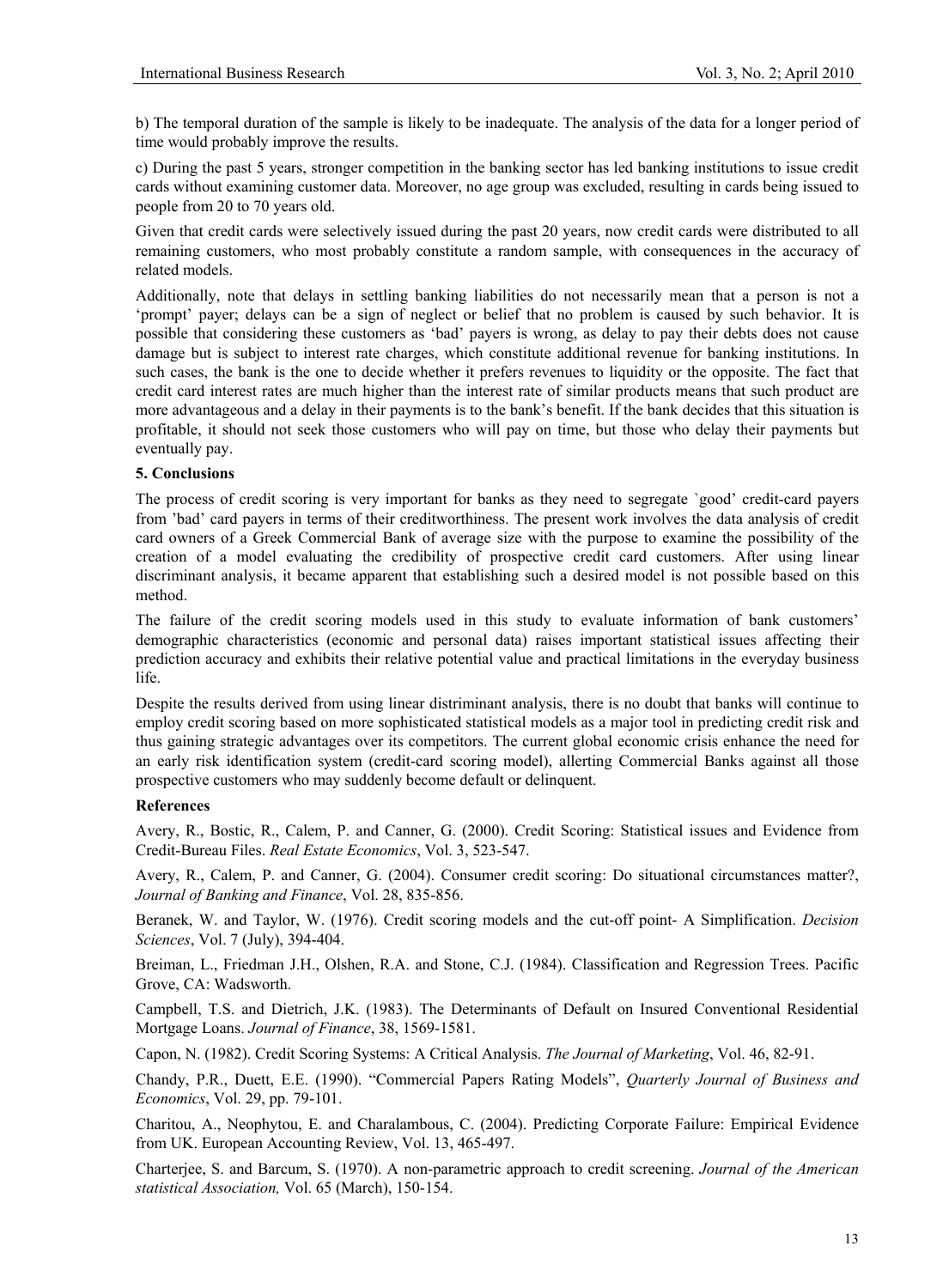Dillon, W.R. and Goldstein, M. (1984). "Multivariate Analysis Methods and Applications. Wiley, New York, NY.

Draper, N. R. and Smith, H. (1981). Applied regression analysis. New York: Wiley.

Duffy, W. (1977). The Credit Scoring Movement. *Credit* (September), 28-30.

Eisenbeis, R.A. and Avery, R.B. (1972). Discriminant Analysis and Classification Procedures: Theory and Applications. D. C. Health and Company, Lexington.

Fisher, R. A. (1936). The Use of Multiple Measurements in Taxonomic Problems. *Annals of Eugenic*, Vol. 7, 179-188.

Gardner, M.J. and Mills, D.L. (1989). Evaluating the Likelihood of Default on Delinquency Loans. *Financial Management*, Vol.18, 55-63.

Hand, D.J., (2001). Modeling consumer credit risk. *IMA Journal of Management Mathematics*, Vol.12, 139-155.

Hand, D.J. and Henley, W.E. (1997). Statistical Classification Methods in Consumer Credit Scoring. *Journal of the Royal Statistical Society.* Series A (Statistics in Society), Vol. 160, 523-541.

Henley, W.E. and Hand, D.J. (1996). A k-nearest Neighbour Classifier for Assessing Consumer Credit Risk. *Statistician*, Vol. 45, 77-95.

Jennrich, R. I. (1977a). Stepwise regression. In K. Enslein, A. Ralston, & H. S. Wilf (Eds.). Statistical methods for digital computers, New York: Wiley, 58-75.

Jennrich, R. I. (1977b). Stepwise discriminant analysis. In K. Enslein, A. Ralston, & H. S. Wilf (Eds.). Statistical methods for digital computers, New York: Wiley, 76-96.

Lawrence, E. and Arshadi, N. (1995). A Multinormal Logit Analysis of Problem Loan Resolution Choices in Banking. *Journal of Money, Credit and Banking*, 27, 202-216.

Lee, C.F. (1985). Financial analysis and planning: Theory and Application. Addison-Wesley Publishing Company, Reading Massachusetts.

Long, M. (1976). Credit scoring system selection. *Journal of Financial and Quantitative Analysis*, 11 (June), 313-328.

Mester, L. (1997). What's the Point of Credit Scoring?. *Business Review,* Federal Reserve Bank of Philadelphia, September/October, 3-16.

Myers, J. and Forzy, E. (1963). The Development of Numerical Credit Evaluation Systems. *Journal of the American Statistical Association,* 58 (September), 799-806.

Nevin, J. and Churchil, G. (1979). The Equal Credit Opportunity Act: An Evaluation. *Journal of Marketing*, 43, 95-104.

Reichert, A.K., Cho, C.C. and Wagner, G.M. (1983). An examination of Conceptual Issues Involved in Developing Credit-scoring Models. *Journal of Business and Economic Statistics*, Vol. 1, 101-114.

Saunders, A. (1977). Financial Institutions Management: A Modern Perspective. Boston: Irwin, Boston.

Sharma, S. (1996). Applied Multivariate Techniques. Wiley, New York, NY.

Smalley, O. and Sturdivant, F. (1973). The Credit Merchant: A History of Spiegel Inc. IL: Southern Illinois University Press.

Thomas, L.C., Oliver, R.W. and Hand D.J. (2005). A survey of the issues in consumer credit modelling research. *Journal of the Operational Society*, Vol. 56, 1006-1015.

Wiginton, J. C. (1980). A Note on the Comparison of Logit and Discriminant Models of Consumer Credit Behaviour. *Journal of Financial and Quantitative Analysis*, Vol. 15, 757-770.

Yobas, M.B., Crook, J.N. and Ross, P. (2000). Credit Scoring Using Neural and Evolutionary Techniques. IMA, Journal of Mathematical Applications in Business Industry, Vol. 11, 111-125.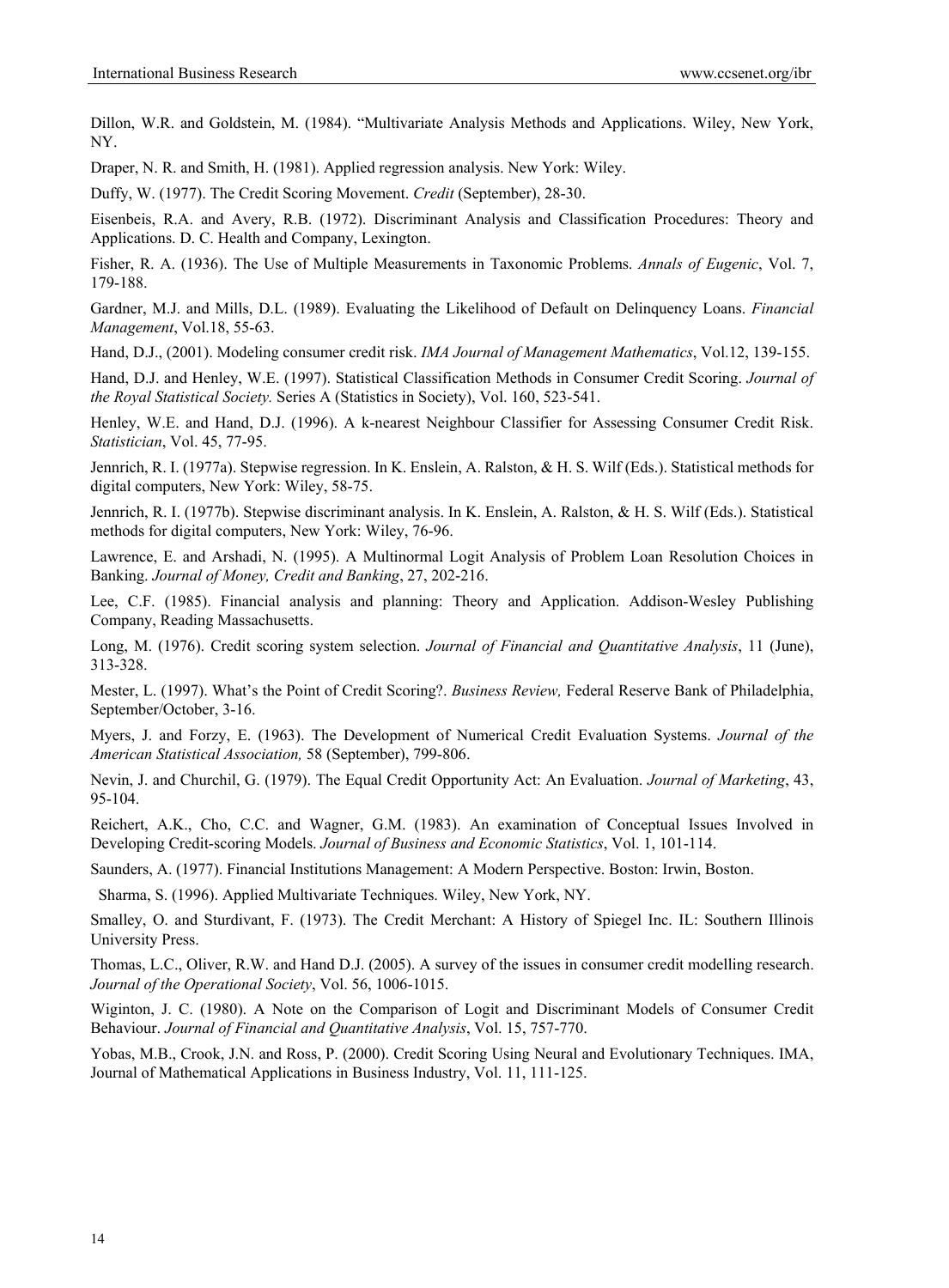| Table 1. Demographic Characteristics of X-BANK's Customers |  |  |  |
|------------------------------------------------------------|--|--|--|
|------------------------------------------------------------|--|--|--|

|                | Gender                       | $C^*$         | Male, Female           |
|----------------|------------------------------|---------------|------------------------|
| $\overline{2}$ | Marital status               | $\mathcal{C}$ | Married, Single, Other |
| 3              | Dependants                   | N             |                        |
| $\overline{4}$ | Date of birth                | C             |                        |
| 5              | Home owner/ or rent          | $\mathcal{C}$ |                        |
| 6              | Years living in own property | N             |                        |
| 7              | Profession code              | N             |                        |
| 8              | Owns a car                   | C             | YES, NO                |
| 9              | Holds an insurance           | C             | YES, NO                |
| 10             | Bills sent at home           | C             | YES, NO                |
| 11             | Automatic payment of bills   | $\mathcal{C}$ | YES, NO                |
| 12             | C Card                       | C             | YES, NO                |
| 13             | <b>XBANK</b> staff           | C             | YES, NO                |
| 14             | Bank Group staff             | $\mathcal{C}$ | YES, NO                |

\* C= Character, N= Numeric

Table 2. Personal Characteristics to be Analysed

| Credibility category | Payment overdue for | Number of customers in the sample |
|----------------------|---------------------|-----------------------------------|
|                      | Up to 1 month       | 10.278                            |
|                      | 1-2 months          | 2.837                             |
|                      | 2-3 months          | 1.234                             |
|                      | 3-4 months          | 754                               |
|                      | 4-5 months          | 568                               |
|                      | 5-6 months          | 470                               |
|                      | Over 6 months       | 319                               |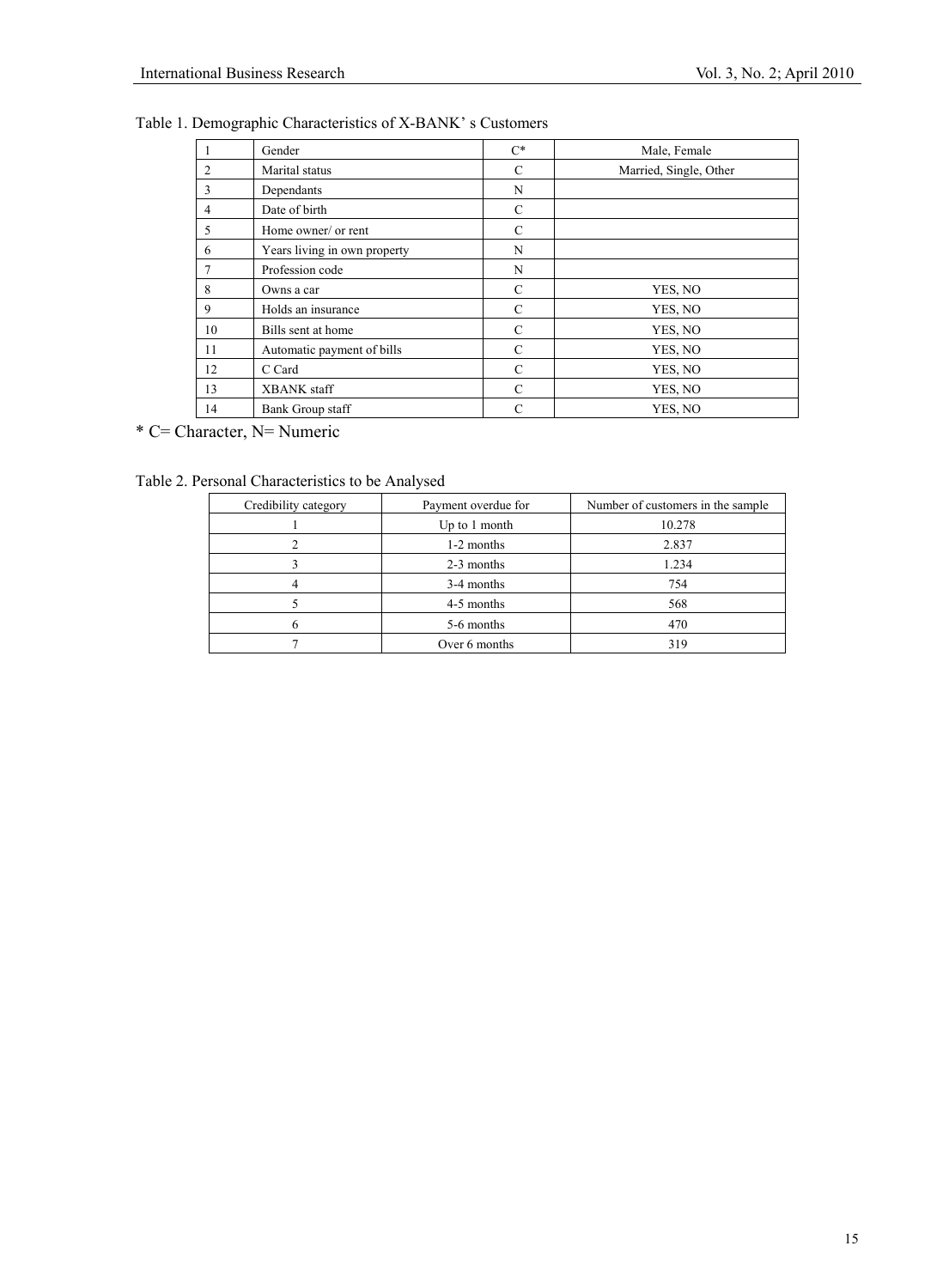| Total number of customers $= 829$                      |            |                    |                  |  |  |
|--------------------------------------------------------|------------|--------------------|------------------|--|--|
| Number of inconsistent customers in the sample $= 318$ |            |                    |                  |  |  |
|                                                        | Population | Theoretical number | Actual number of |  |  |
|                                                        | Frequency* | of inconsistent    | inconsistent     |  |  |
|                                                        |            | customers          | customers        |  |  |
| $P(Sex: woman=0)$                                      | 34%        | 108                | 136              |  |  |
| $P(Sex: man=1)$                                        | 66%        | 210                | 182              |  |  |
| $P(Marital status: single=0)$                          | 50%        | 159                | 144              |  |  |
| P(Marital status: married=1)                           | 50%        | 159                | 174              |  |  |
| P(Family: protective members=0)                        | 67%        | 213                | <b>BO</b>        |  |  |
| P(Family: no protective members=1)                     | 33%        | 105                | 138              |  |  |
| P(Age<31)                                              | 32%        | 102                | 86               |  |  |
| $P(Age 31-45)$                                         | 47%        | 149                | 170              |  |  |
| $P(Age 46-60)$                                         | 17%        | 54                 | 52               |  |  |
| P(Age >60)                                             | $4\%$      | 13                 | IO               |  |  |
| P(house status: rented = $O$ )                         | 40%        | 127                | 161              |  |  |
| P(house status: owned = $1$ )                          | 60%        | 191                | 157              |  |  |
| P(Car ownership: No=0)                                 | 56%        | 178                | 152              |  |  |
| P(Car ownership: Yes=1)                                | 44%        | 140                | 166              |  |  |
| $P(XBANK group staff:Yes = 1)$                         | 6%         | 19                 | 36               |  |  |
| P(Years at the same home<br>$0-9)$                     | 5%         | 16                 | 195              |  |  |
| P(Years at the same home 10-19)                        | 13%        | 41                 | 69               |  |  |
| P(Years at the same home 20-29)                        | 21%        | 67                 | 45               |  |  |
| P(Years at the same home >30)                          | 61%        | 194                | 9                |  |  |
| $P(Years at the same job 0 - 9)$                       | 83%        | 264                | 242              |  |  |
| $P(Years at the same job 10-19)$                       | 12%        | 38                 | 55               |  |  |
| P(Insurance contract: No=0)                            | 55%        | 175                | 171              |  |  |
| P(Insurance contract: Yes=1)                           | 45%        | 143                | 147              |  |  |
| P(Place of account delivery : work=0)                  | $20\%$     | 64                 | 89               |  |  |
| P(Place of account delivery : home=1)                  | $80\%$     | 254                | 229              |  |  |
| $P(Bank payment: No=0)$                                | 88%        | 280                | 300              |  |  |
| P(Bank payment: Yes=1)                                 | 12%        | 38                 | 18               |  |  |
| $P(C \text{ Card}: No = 0)$                            | 75%        | 239                | 240              |  |  |
| $P(C \text{ Card}: Yes=1)$                             | 25%        | 80                 | 78               |  |  |
| $P(XBANK\,\text{staff}:No=0)$                          | 98%        | 312                | 317              |  |  |
| $P(XBANK\, \text{staff} : Yes=1)$                      | $2\%$      | 6                  | 1                |  |  |
| $P(XBANK group staff: No = 0)$                         | 94%        | 299                | 282              |  |  |

#### Table 3. Theoretical Number of Inconsistent Customers

\* The frequencies derived by using the demographic characteristics of all 16,460 customers.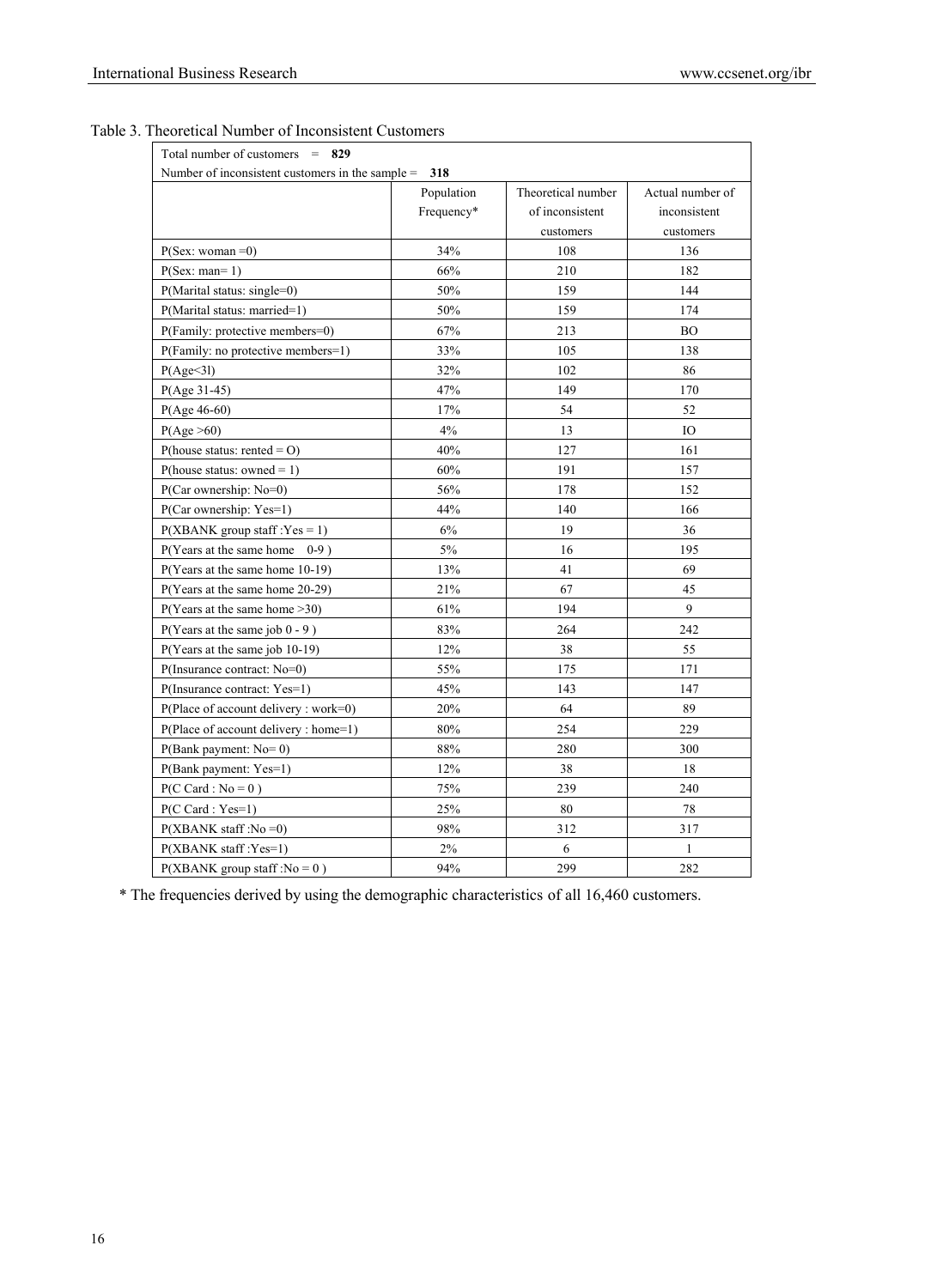Table 4.Actual to Theoretical Values

|                                         | Theoretical value |              | Actual / Theoretical |
|-----------------------------------------|-------------------|--------------|----------------------|
|                                         |                   | Actual value | value                |
| $P(Sex: woman=0)$                       | 108               | 136          | 1.26                 |
| $P(Sex: man=1)$                         | 210               | 182          | 0.87                 |
| $P(Marital status: single=0)$           | 159               | 144          | 0.91                 |
| P(Marital status: married=1)            | 159               | 174          | 1.09                 |
| P(Family: protective members=0)         | 213               | 180          | 0.84                 |
| P(Family: no protective members=1)      | 105               | 138          | 1.32                 |
| P(Age<31)                               | 102               | 86           | 0.85                 |
| $P(Age 31-45)$                          | 149               | 170          | 1.14                 |
| $P(Age 46-60)$                          | 54                | 52           | 0.96                 |
| P(Age >60)                              | 13                | IO           | 0.79                 |
| P(house status: rented = $O$ )          | 127               | 161          | 1.27                 |
| P(house status: owned = 1)              | 191               | 157          | 0.82                 |
| $P(Car ownership: No=0)$                | 16                | 195          | 12.26                |
| P(Car ownership: Yes=1)                 | 41                | 69           | 1.67                 |
| $P(XBANK group staff:Yes = 1)$          | 67                | 45           | 0.67                 |
| $P(Years at the same home 0-9)$         | 194               | 9            | 0.05                 |
| P(Years at the same home 10-19)         | 264               | 242          | 0.92                 |
| P(Years at the same home 20-29)         | 38                | 55           | 0.92                 |
| P(Years at the same home > 30)          | 16                | 21           | 1.32                 |
| $P(Years at the same job 0 - 9)$        | 178               | 152          | 0.85                 |
| $P(Years at the same job 10-19)$        | 140               | 166          | 1.19                 |
| $P( Insurance contract: No=0)$          | 175               | 171          | 0.98                 |
| P(Insurance contract: Yes=1)            | 143               | 147          | 1.03                 |
| $P(Place of account delivery : work=0)$ | 64                | 89           | 1.40                 |
| P(Place of account delivery : home=1)   | 254               | 229          | 0.90                 |
| $P(Bank payment: No=0)$                 | 280               | 300          | 1.07                 |
| P(Bank payment: Yes=1)                  | 38                | 18           | 0.47                 |
| $P(C \text{ Card} : \text{No} = 0)$     | 239               | 240          | 1.01                 |
| $P(C \text{ Card}: Yes=1)$              | 80                | 78           | 0.98                 |
| $P(XBANK\,\text{staff}:No=0)$           | 312               | 317          | 1.02                 |
| $P(XBANK\, \text{staff} : Yes=1)$       | 6                 | 1            | 0.16                 |
| $P(XBANK group staff : No = 0)$         | 299               | 282          | 0.94                 |
| $P(Sex: woman=0)$                       | 19                | 36           | 1.89                 |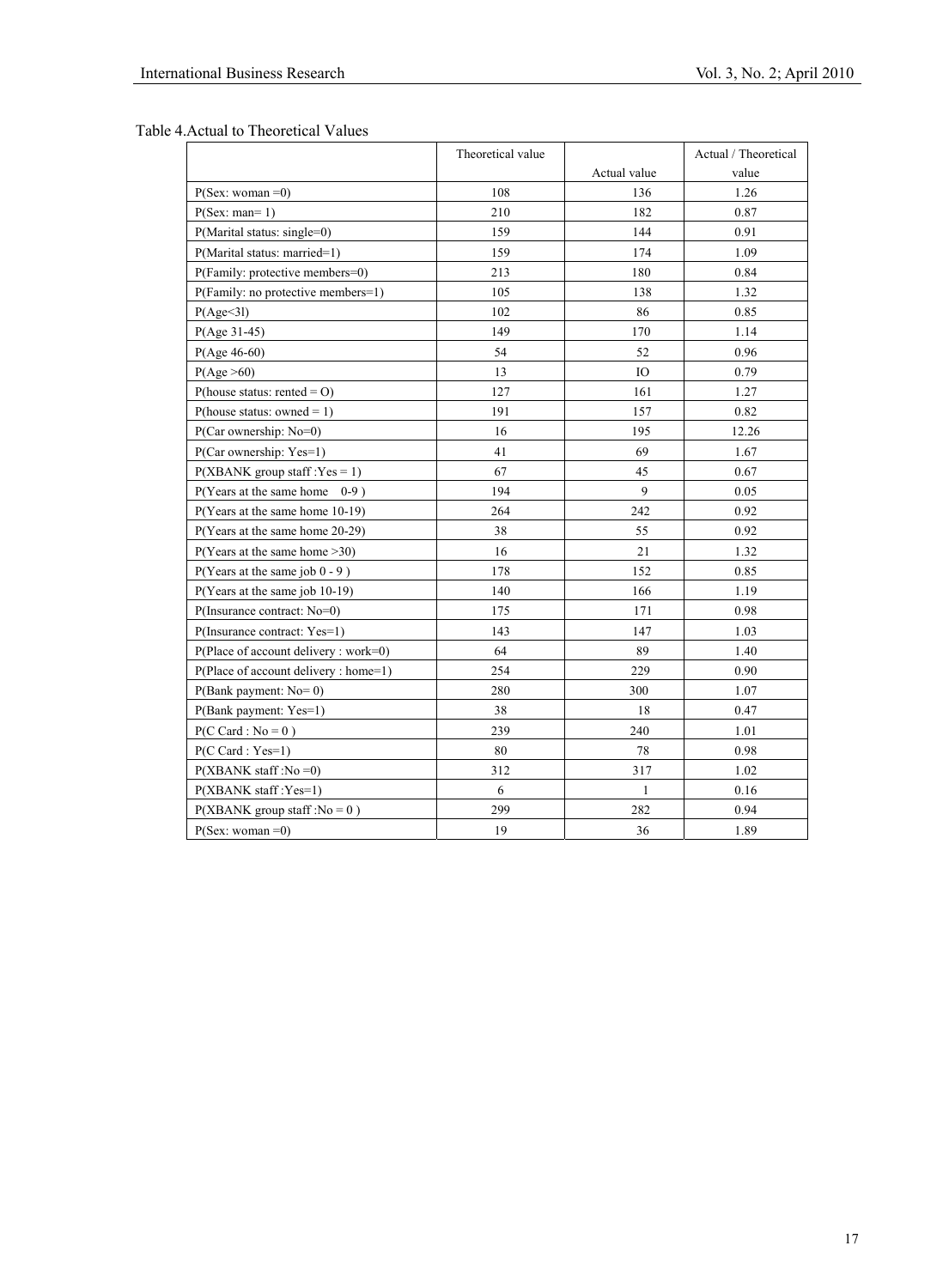|                                         | Actual / Theoretical |                          |
|-----------------------------------------|----------------------|--------------------------|
|                                         | value                |                          |
| $P(Sex: woman=0)$                       | 1.26                 | Inconsistent             |
| $P(Sex: man=1)$                         | 0.87                 | Consistent               |
| $P(Marital status: single=0)$           | 0.91                 | Average                  |
| P(Marital status: married=1)            | 1.09                 | Average                  |
| P(Family: protective members=0)         | 0.84                 | Consistent               |
| P(Family: no protective members=1)      | 1.32                 | Highly inconsistent      |
| P(Age<31)                               | 0.85                 | Consistent               |
| $P(Age 31-45)$                          | 1.14                 | Inconsistent             |
| $P(Age 46-60)$                          | 0.96                 | Average                  |
| P(Age >60)                              | 0.79                 | Consistent               |
| P(house status: rented = $O$ )          | 1.27                 | Inconsistent             |
| P(house status: owned = 1)              | 0.82                 | Consistent               |
| P(Car ownership: No=0)                  | 12.26                | Highly inconsistent      |
| P(Car ownership: Yes=1)                 | 1.67                 | <b>Highly Consistent</b> |
| $P(XBANK group staff:Yes = 1)$          | 0.67                 | Highly consistent        |
| $P(Years at the same home 0-9)$         | 0.05                 | Highly consistent        |
| $P(Years at the same home 10-19)$       | 0.92                 | Average                  |
| P(Years at the same home 20-29)         | 0.92                 | Average                  |
| P(Years at the same home >30)           | 1.32                 | Highly inconsistent      |
| $P(Years at the same job 0 - 9)$        | 0.85                 | Consistent               |
| $P(Years at the same job 10-19)$        | 1.19                 | Inconsistent             |
| P(Insurance contract: No=0)             | 0.98                 | Average                  |
| P(Insurance contract: Yes=1)            | 1.03                 | Average                  |
| $P(Place of account delivery : work=0)$ | 1.40                 | Highly Inconsistent      |
| P(Place of account delivery : home=1)   | 0.90                 | Average                  |
| $P(Bank payment: No=0)$                 | 1.07                 | Average                  |
| P(Bank payment: Yes=1)                  | 0.47                 | Highly consistent        |
| $P(C \text{ Card}: No = 0)$             | 1.01                 | Average                  |
| $P(C \text{ Card}: Yes=1)$              | 0.98                 | Average                  |
| $P(XBANK\,\text{staff}:No=0)$           | 1.02                 | Average                  |
| $P(XBANK\, \text{staff}:Yes=1)$         | 0.16                 | Highly consistent        |
| $P(XBANK group staff : No = 0)$         | 0.94                 | Average                  |
| $P(Sex: woman=0)$                       | 1.89                 | Inconsistent             |

Table 5. Customers' Classification According to their Consistency

Table 6. ANOVA (Theoretical to Actual values of the sample)

| F-statistic | F-critical value |
|-------------|------------------|
| 0.0008      | $3.99*$          |

\* The degrees of freedom are 1 (between groups) and 64 (within groups). The significance level is 5%.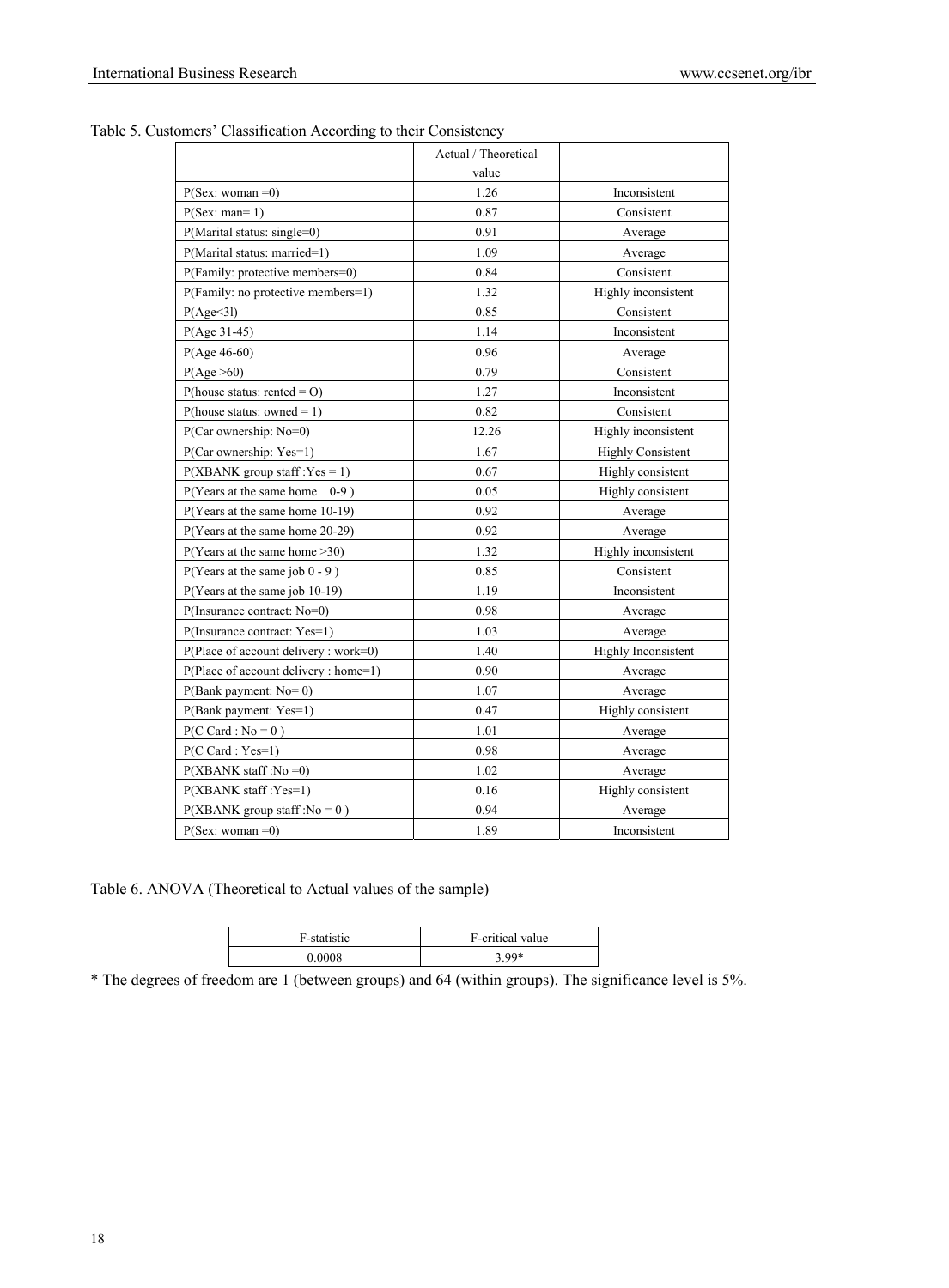## Table 7. Customers' Classification using as Cut-off point 0.388\*

|                                                 | Consistent | Inconsistent | Total     |
|-------------------------------------------------|------------|--------------|-----------|
|                                                 |            |              |           |
| Customers in the validation sample              | 578        | 360          | 938       |
| Correctly classified as consistent (using the   | (62%)      | (38%)        | $(100\%)$ |
| discriminant model with the initial sample)     | 287        | 199          | 486       |
| Correctly classified as inconsistent (using the | 50%        | 55%          |           |
| discriminant model with the initial sample)     |            |              |           |
| Total customer correctly classified             |            |              |           |
| % of correctly classified as consistent         |            |              |           |
| % of correctly classified as inconsistent       |            |              |           |

\* Values less than 0.388 correspond to 'prompt' payers, while the opposite is indicated by values over 0.388

#### Table 8. Customers' Classification using the Grey zone 0.3 - 0.5

|                                                                  | Consistent | Inconsistent | Total     |
|------------------------------------------------------------------|------------|--------------|-----------|
|                                                                  |            |              |           |
| Customers in the validation sample                               | 578        | 360          | 938       |
| Correctly classified as consistent (using the discriminant model | (62%)      | (38%)        | $(100\%)$ |
| with the initial sample)                                         | 150        | 105          | 255       |
| Correctly classified as inconsistent (using the discriminant     | 26%        | 29%          |           |
| model with the initial sample)                                   |            |              |           |
| Total customer correctly classified                              |            |              |           |
| % of correctly classified as consistent                          |            |              |           |
| % of correctly classified as inconsistent                        |            |              |           |

## Table 9. Customers' Classification using a Cut-off point 0.398

|                                                              | Consistent | Inconsistent | Total     |
|--------------------------------------------------------------|------------|--------------|-----------|
|                                                              |            |              |           |
| Customers in the validation sample                           | 578        | 360          | 938       |
| Correctly classified as consistent (using the discriminant   | (62%)      | (38%)        | $(100\%)$ |
| model with the initial sample)                               | 340        | 194          | 534       |
| Correctly classified as inconsistent (using the discriminant | 59%        | 54%          |           |
| model with the initial sample)                               |            |              |           |
| Total customer correctly classified                          |            |              |           |
| % of correctly classified as consistent                      |            |              |           |
| % of correctly classified as inconsistent                    |            |              |           |